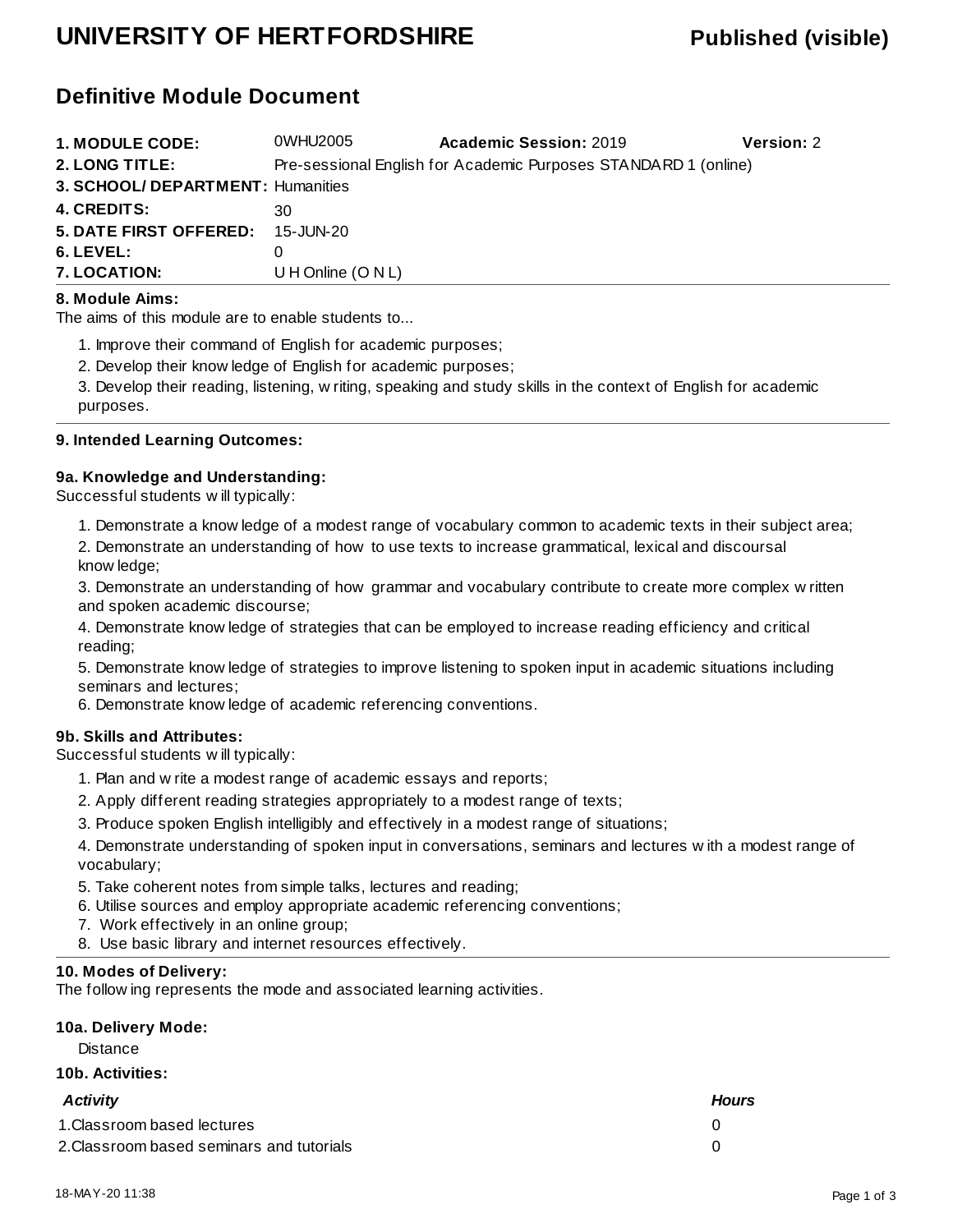# **UNIVERSITY OF HERTFORDSHIRE Published (visible)**

| <b>Activity</b>                                                                                    | <b>Hours</b> |
|----------------------------------------------------------------------------------------------------|--------------|
| 3. Classroom based practical classes, w orkshops, studios or demonstrations                        | 0            |
| 4. Scheduled online activities (ie online versions of the above)                                   | 120          |
| 5. Scheduled external learning activities - fieldw ork, external visits and w ork based learning 0 |              |
| 6. Online directed independent study                                                               | 80           |
| 7. Other directed independent study                                                                | 80           |
| 8. Self-directed independent study                                                                 | 20           |
| 9. Placement                                                                                       | 0            |
| 10.Year Abroad                                                                                     | 0            |
| <b>TOTAL HOURS</b>                                                                                 | 300          |

#### **11. Module Content:**

#### **11a. Module Content: (for publication, max 150 words)**

The Pre-sessional English Online (12 weeks) course is designed to improve a student's level of English for Academic Purposes. This module is for students who have IELTS 5 (Standard), who want to progress to the level required by the follow-on course: IELTS equivalent of 6. The course focuses on:

 1. vocabulary development including strategies for record keeping and the opportunity to apply in writing and speaking activities

- 2. strategies for effective and critical reading of texts
- 3. writing a report or researched essay
- 4. academic writing and speaking conventions
- 5. listening comprehension strategies and note taking

 6. the development of knowledge and application of referencing conventions as employed in a UK university or academic environment.

#### **11b. Further Details: (supporting Learning Outcomes, max 250 words)**

The Pre-sessional English Online (12 weeks) course is learner- and learning - centred with all teaching addressed to the needs of students in order to improve their English for Academic Purposes to the level of the follow-on course. Students will undertake exercises to develop a range of vocabulary common to academic texts. They will be encouraged to understand how grammar and vocabulary contribute to create written and spoken academic discourse, for example, writing a researched essay related to their field of study.

Students will undertake activities to help them to: deal effectively with spoken input in conversations, seminars and lectures; produce spoken English intelligibly; increase reading efficiency; and make useful notes while reading or listening. In addition, they will be exposed to spoken academic discourse in a variety of accents. At specific points during the course they will be required to give a short presentation related to their academic subject. In addition, students will develop the use of library and internet resources which they will use to plan, research and write an academic essay or report.

Classwork and independent study will focus on:

- 1. academic writing and speaking conventions
- 2. vocabulary acquisition and storage
- 3. text-type understanding and discourse-level analysis
- 4. grammar acquisition
- 5. strategies for effective reading, note-taking, summarising, and synthesis
- 6. pronunciation and academic speaking/presentation
- 7. listening comprehension strategies
- 8. understanding people from different cultural and language backgrounds (intercultural communication)
- 9. use of sources and referencing conventions
- 10. IT and the online learning resources
- 11. development of online group work